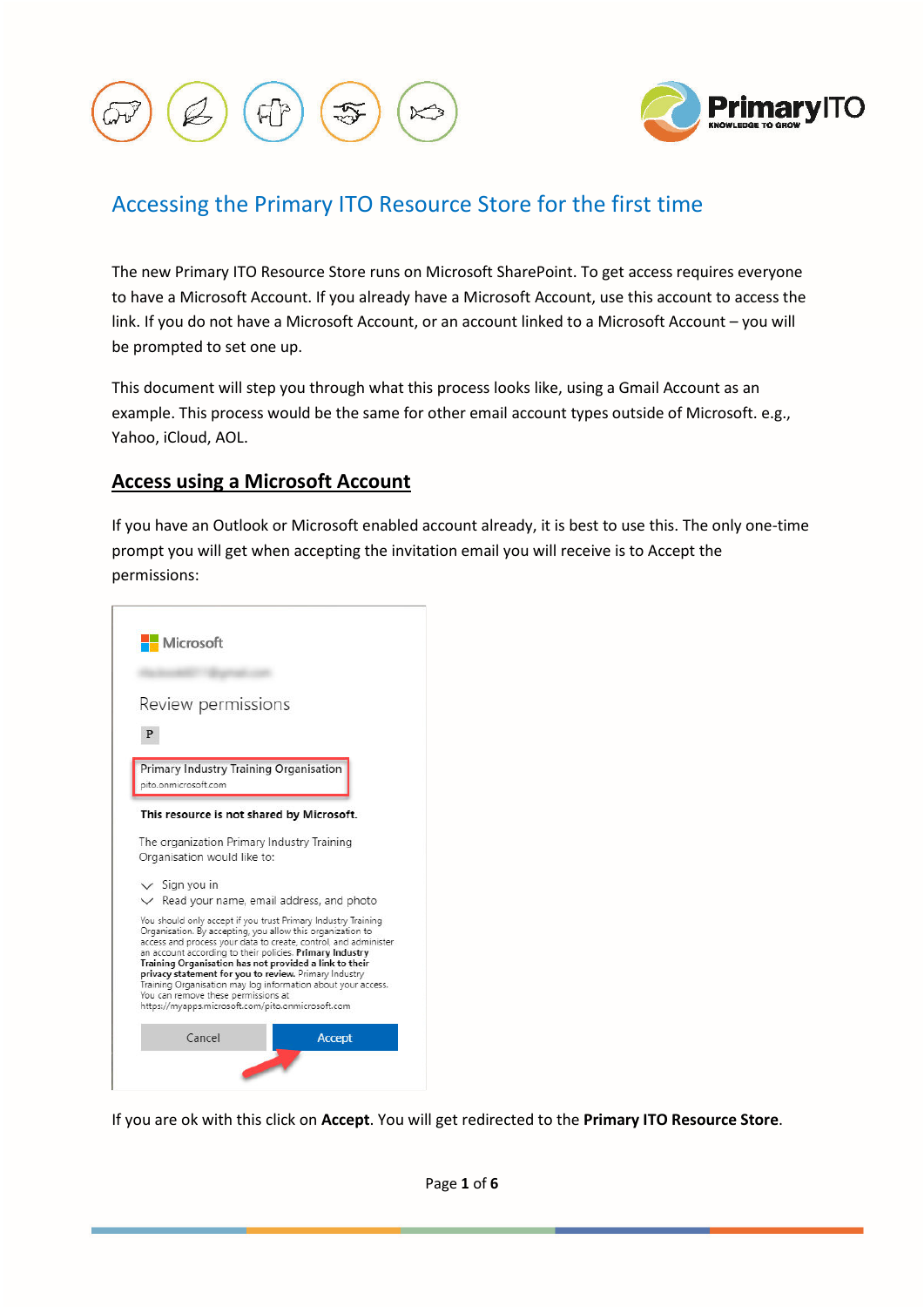



## **Access using a non-Microsoft Account**

Once you have been granted access to the Resource Store, you should receive an email that looks like this:

| <b>Primary ITO Resource Store</b> |                                                                                                                                                              |  |
|-----------------------------------|--------------------------------------------------------------------------------------------------------------------------------------------------------------|--|
| sites/Resources.                  | Click the button below to sign in to the Primary ITO Resource Store. If you<br>accept this invitation, you'll be sent to https://pito.sharepoint.com/        |  |
|                                   | <b>Accept Invitation</b>                                                                                                                                     |  |
| Regards,<br><b>Primary ITO</b>    |                                                                                                                                                              |  |
|                                   | You received this email because we received a request for access to the store for you. If<br>you didn't request an account you can safely delete this email. |  |
|                                   | Primary ITO, Level 2 15 Walter Street Te Aro, Wellington 6011                                                                                                |  |

Click on the **Accept invitation** link/button.

It will start a browser session to connect directly to our Resource Store. If it detects your email account does not have an associated Microsoft Account, you will get the following prompt:



The blurred section above will display your non-Microsoft email account. Click **Next.**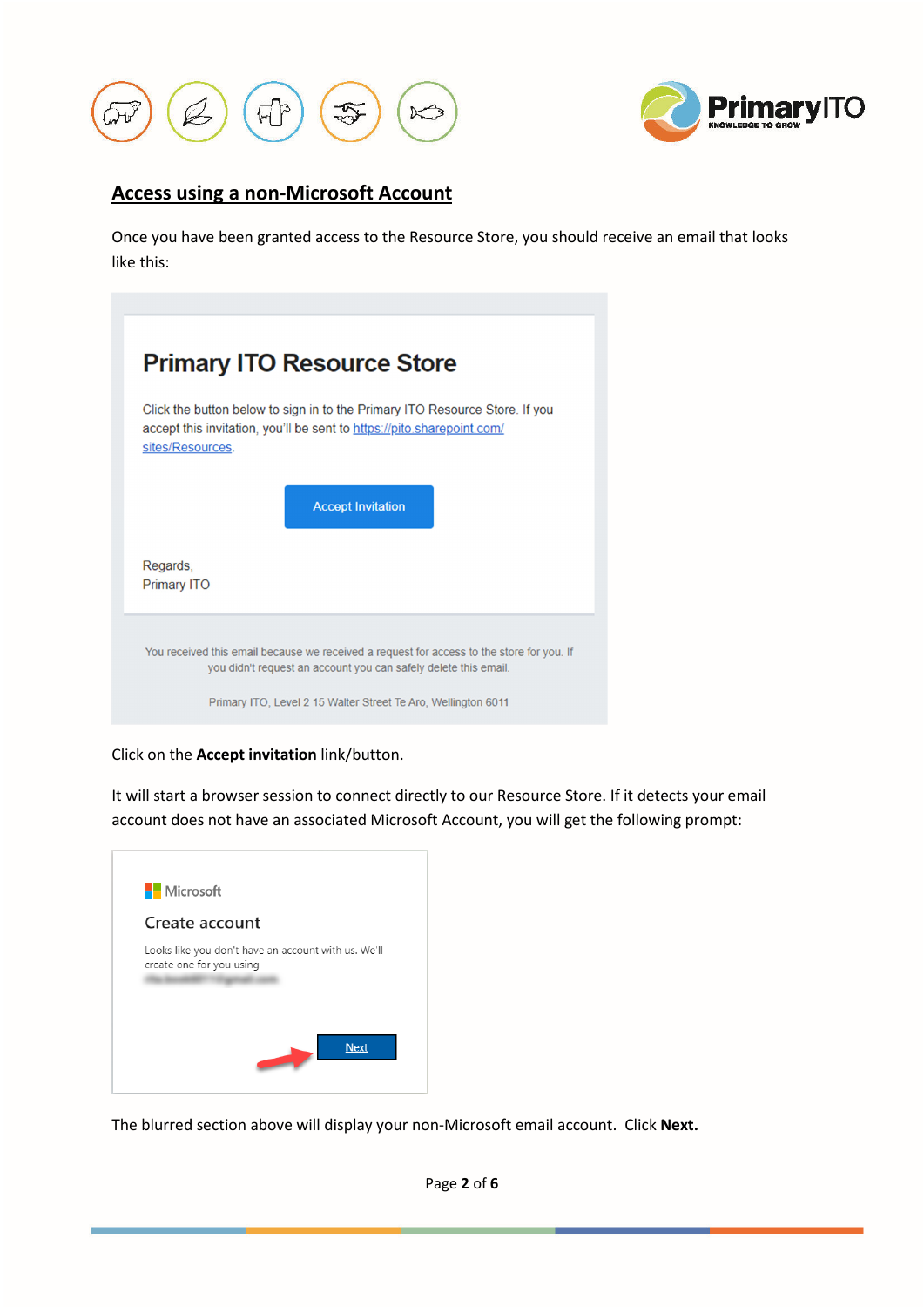



You will be prompted to **Create a password.** Ensure you remember this password; it may be easiest for you to use the same one you have for your email account.

| <b>Nicrosoft</b>  |                                                    |
|-------------------|----------------------------------------------------|
| $\leftarrow$      |                                                    |
| Create a password |                                                    |
| account.          | Enter the password you would like to use with your |
|                   |                                                    |
|                   |                                                    |
| Show password     |                                                    |

#### Click **Next.**

r

The next screen will require you to verify your email account. An email will be sent your inbox and will look like this:

| Verify your email address Inbox x                                                                                                                                        |
|--------------------------------------------------------------------------------------------------------------------------------------------------------------------------|
| Microsoft account team <account-security-noreply@accountprotection.microsoft.com><br/>to me <math>\sim</math></account-security-noreply@accountprotection.microsoft.com> |
| Microsoft account                                                                                                                                                        |
| Verify your email address                                                                                                                                                |
| To finish setting up your Microsoft account, we just need to make sure this email address is yours.                                                                      |
| To verify your email address use this security code: 1289                                                                                                                |
| If you didn't request this code, you can safely ignore this email. Someone else might have typed your email address by mistake.                                          |
| Thanks.<br>The Microsoft account team                                                                                                                                    |
| Reply<br>Forward                                                                                                                                                         |

Look for the code in your specific email *(do not use the code here as this will not work).*

Type the code into the box back in your browser: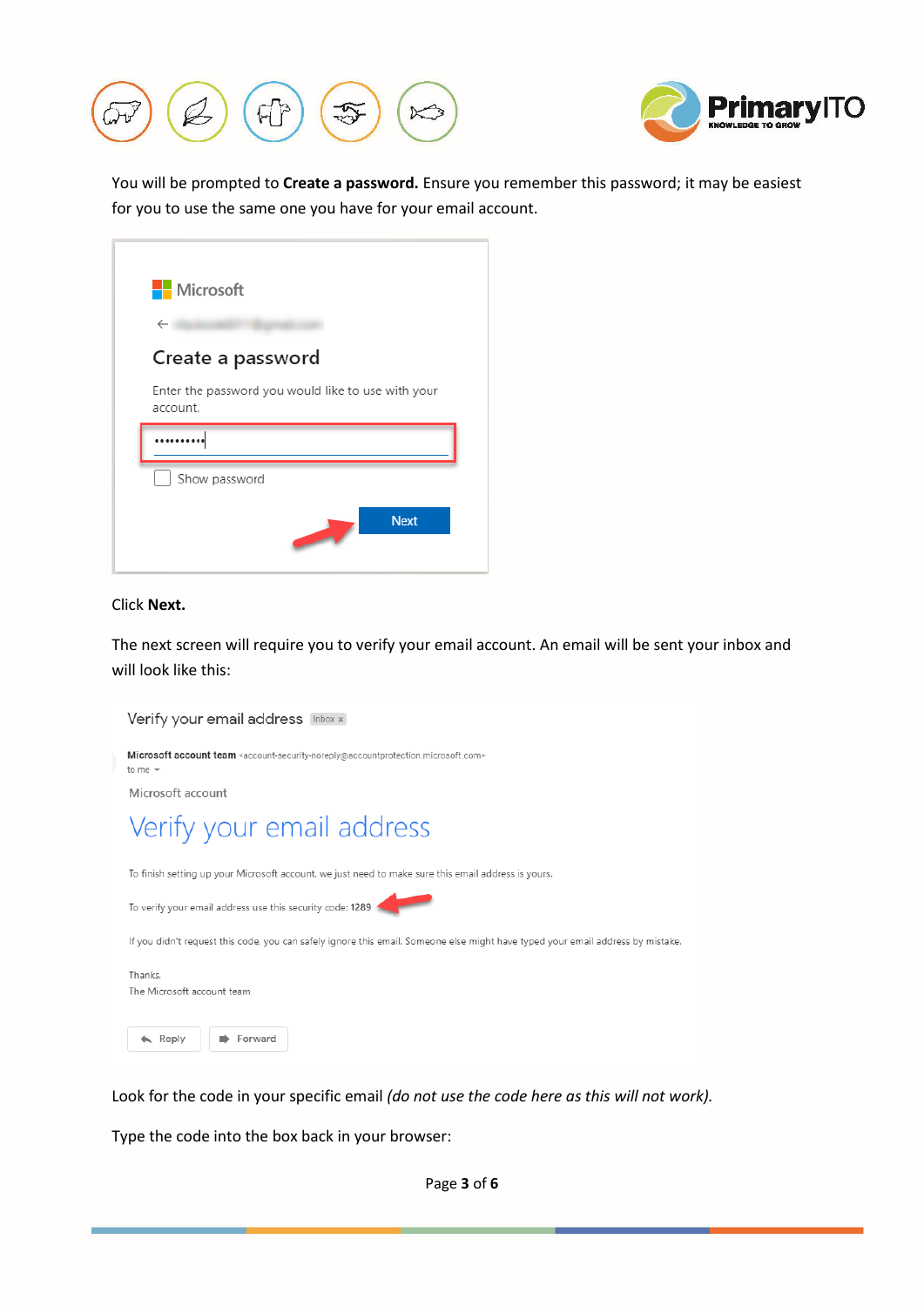



We suggest if you do not wish to receive marketing email from Microsoft, do deselect the tick box as indicated. Then click **Next.** 

The next screen will ask you to confirm you are not a robot:



Click **Next.**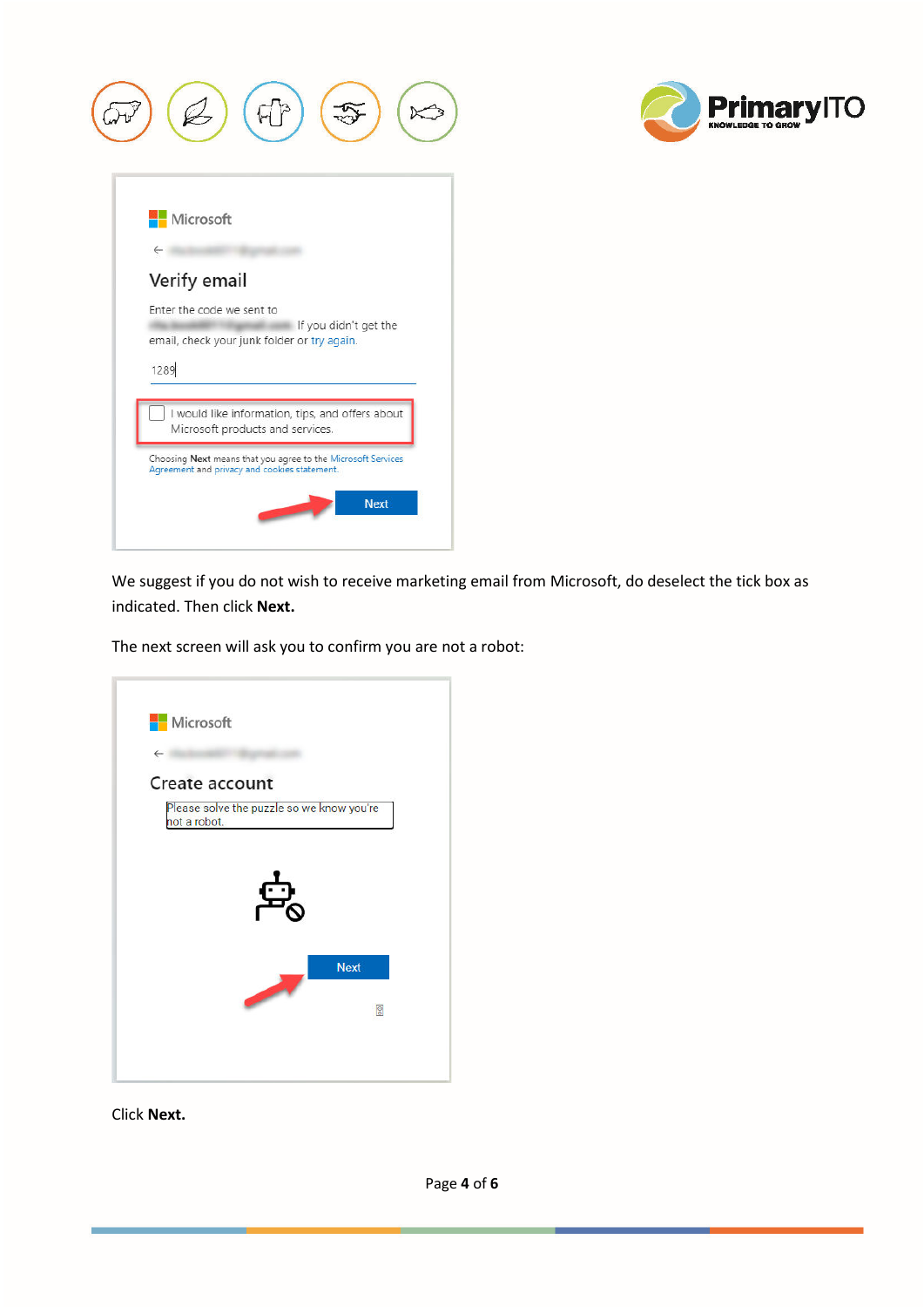



Follow the onscreen instructions on what picture to choose. In this example it is Pick the dog:



Select the image as requested and it will move onto the next screen.

The next screen will just ask you if you would like to Stay signed in or not in your browser session. For security reasons, we recommend you choose No to this.



The final box to appear is Reviewing the Permissions.